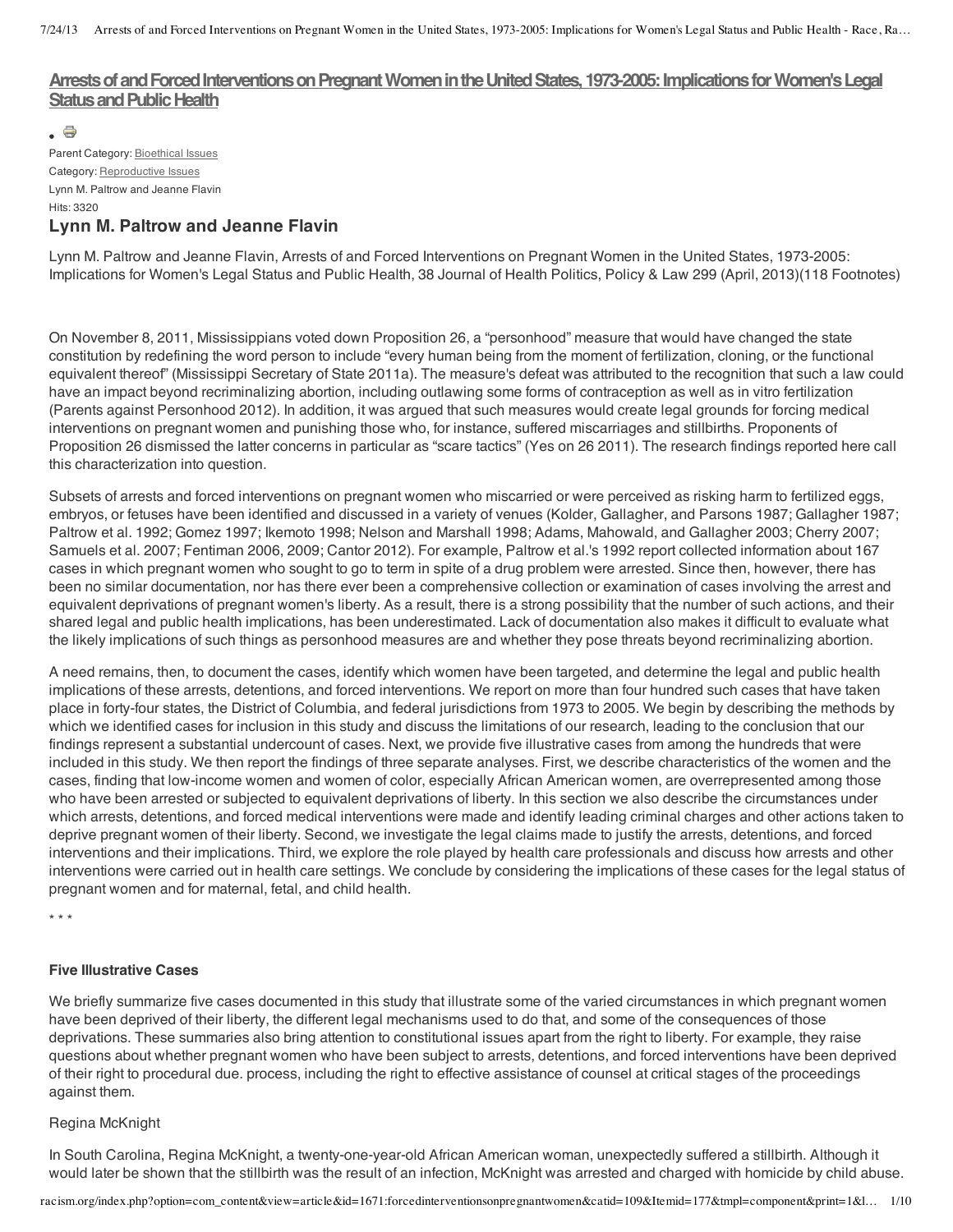The state alleged that McKnight caused the stillbirth as a result of her cocaine use. A jury found her guilty after fifteen minutes of deliberation. McKnight was sentenced to twelve years in prison. In 2008, as a result of postconviction relief proceedings, the South Carolina Supreme Court unanimously overturned her conviction, concluding that she had received ineffective assistance of counsel at her trial. The court described the research that the state had relied on as "outdated" and found that McKnight's trial counsel had failed to call experts who would have testified about "recent studies showing that cocaine is no more harmful to a fetus than nicotine use, poor nutrition, lack of prenatal care, or other conditions commonly associated with the urban To avoid being retried and possibly sentenced to an even longer term, McKnight pleaded guilty to manslaughter and was released from prison. She had already served eight years of her original sentence.

#### Laura Pemberton

Laura Pemberton, a white woman, was in active labor at her home in Florida. Doctors, aware of this, believed that she was posing a risk to the life of her unborn child by attempting to have a vaginal birth after having had a previous cesarean surgery (VBAC). The doctors sought a court order to force her to undergo another cesarean. A sheriff went to Pemberton's home, took her into custody, strapped her legs together, and forced her to go to a hospital, where an emergency hearing was under way to determine the state's interest in protecting the fetus still inside her. While lawyers argued on behalf of the fetus, Pemberton and her husband, who were not afforded the opportunity to be represented by counsel, "were allowed to express their views" as she was being prepared for surgery. The judge presiding over the case compelled Pemberton to undergo the operation, which she had refused and believed to be unnecessary. When she later sued for violation of her civil rights, a trial-level federal district court ruled that the state's interest in preserving the life of the fetus outweighed Pemberton's rights under the First, Fourth, and Fourteenth Amendments. Pemberton subsequently gave birth vaginally to three more children, calling into question the medical predictions of harm from a VBAC on which the court had relied.

#### Rachael Lowe

Rachael Lowe, a twenty-year-old pregnant woman, voluntarily went to Waukesha Memorial Hospital in Wisconsin to seek help for her addiction to the opiate Oxycontin. Some hospital staff responded by reporting Lowe to state authorities under Wisconsin's "cocaine mom" law, a statute in the Children's Code that allows the state to take a pregnant woman into custody if it believes that the "expectant mother habitually lacks self-control in the use of alcohol beverages, controlled substances or controlled substance As a result, Lowe was forcibly taken to St. Luke's Hospital in Racine, more than an hour away from where she lived with her husband and two-year-old son. At St. Luke's she was held against her will in the psychiatric ward. While there, she received no prenatal care and was prescribed numerous medications, including Xanax. Although a guardian ad litem was appointed for the fetus, Lowe was not appointed counsel until after the first court hearing in her case, approximately twelve days after being taken into custody. At that hearing, no state official could give the court any information about the health of the fetus or the treatment Lowe was receiving. When a subsequent hearing was held to determine the legality of her incarceration, a doctor testified that Lowe's addiction posed no significant risk to the health of the fetus. At the end of the hearing, the court announced that Lowe would be released from her hospital-based incarceration. Nevertheless, she remained at the hospital in state custody for several days, and under state surveillance and supervision for the remainder of her pregnancy. Lowe was required to provide urine samples and to cooperate with law enforcement and health professionals. As a result of the intervention, Lowe's husband had to take a leave of absence from his job, and Lowe was fired from hers.

#### Martina Greywind

Martina Greywind, a twenty-eight-year-old homeless Native American woman from Fargo, North Dakota, was arrested when she was approximately twelve weeks pregnant. She was charged with reckless endangerment, based on the claim that by inhaling paint fumes she was creating a substantial risk of serious bodily injury or death to her unborn child. After spending approximately two weeks in the Cass County Jail, Greywind was able to obtain release for a medical appointment. At that appointment Greywind obtained an abortion, despite widely publicized efforts by abortion opponents to persuade her to carry the pregnancy to term. Following the abortion, Greywind filed a motion to dismiss the charges. The state agreed to a dismissal: "Defendant has made it known to the State that she has terminated her pregnancy. Consequently, the controversial legal issues presented are no longer ripe for According to news reports, the prosecutor in the case stated that since Greywind had had an abortion, it was "no longer worth the time or expense to prosecute her" (Orlando Sentinel

#### Michelle Marie Greenup

In Louisiana, Michelle Marie Greenup, a twenty-six-year-old African American woman, went to a hospital complaining of bleeding and stomach pain. Doctors suspected that she had recently given birth and contacted law enforcement authorities. After repeated police interrogations, Greenup ""confessed" that the baby was born alive, and it died because she had failed to provide it with proper care. Greenup was charged with second-degree murder and was incarcerated. Eventually counsel for Greenup obtained her medical records, which revealed that the fetus could not have been older than between eleven to fifteen weeks and that prior to the miscarriage Greenup had been given Depo-Provera, a contraceptive injection that may cause a miscarriage if administered to a woman who is already pregnant. Greenup was finally released, but only after she agreed to plead guilty to a misdemeanor violation of a public health law that regulates disposal of human remains. There is no indication that the human remains law was intended to apply to pregnant women confronted with a miscarriage.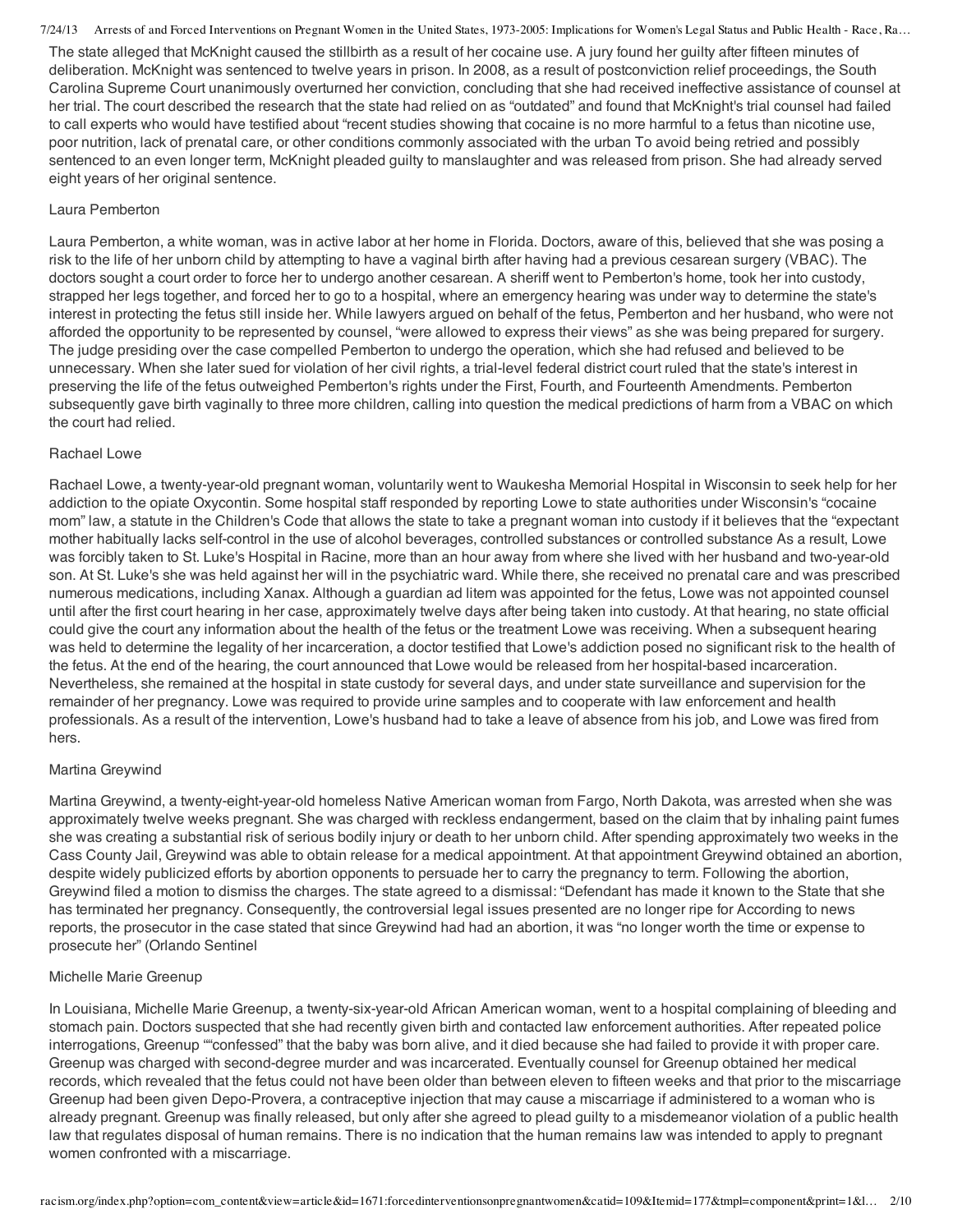These five case examples represent only a fraction of the state actions taken against women in the United States, but they provide an important sense of the consequences to the women, including incarceration, forced surgery, coerced abortion, and civil commitment, apparently without regard to the health care that would actually be provided.

# **Demographic and Case Characteristics**

In this section we discuss key quantitative findings on geographic distribution of cases, women's age, stage of pregnancy, mental health status, socioeconomic status, and race (see table 1). We also briefly discuss our findings on men and domestic violence in the women's lives.

We identified state actions taken against 413 women in forty-four states, the District of Columbia, and some federal jurisdictions between 1973 and 2005 (see figure 1). The largest percentage of cases originated in the South (56 percent), followed by the Midwest (22 percent), the Pacific and West (15 percent), and the Northeast (7 The cases took place in every state except Delaware, Maine, Minnesota, Rhode Island, Vermont, and West Virginia. Ten states had ten or more cases. Those ten states also accounted for more than two-thirds of the total number of cases. South Carolina had the largest number of cases (n = 93), followed by Florida (n = 56), Missouri (n = 29), Georgia (n = 16), Tennessee (n = 15), Wisconsin (n = 15), Illinois (n = 14), Nevada (n = 11), New York (n = 11), and Texas  $(n = 10)$ .

Figure 1 Number of Arrests, Detentions, and Forced Interventions of Pregnant Women in the United States (1973-2005) (Omitted)

In individual states, cases tend to cluster in particular counties and sometimes in particular hospitals. For example, in South Carolina thirty-four of the ninety-three cases came from the contiguous counties of Charleston and Berkeley. Staff at one hospital, the Medical University of South Carolina, initiated thirty of these cases. In Florida twenty-five of the fifty-five cases took place in Escambia County. Of these, twentythree came from just two hospitals: Sacred Heart Hospital and Baptist Hospital. In Missouri twenty-six of the twentynine cases came from Jackson County. Of these, twenty cases came from a single hospital: Truman Medical Center.

Overwhelmingly, and regardless of race, women in our study were economically disadvantaged, indicated by the fact that 71 percent qualified for indigent defense. Of the 368 women for whom information on race was available, 59 percent were women of color, including African Americans, Hispanic American/Latinas, Native Americans, and Asian/Pacific Islanders; 52 percent were African American. African American women in particular are overrepresented in our study, but this is especially true in the South (see table 2). Nearly three-fourths of cases brought against African Americans originated in the South, compared with only half of the cases involving white women. Racial disparities are even more pronounced in particular states. Between 1973 and 2005 African Americans in Florida made up approximately 15 percent of the state's population and whites composed 81 percent. Yet approximately three-fourths of Florida's cases were brought against African American women, while only 22 percent were brought against white women. In South Carolina, African Americans made up 30 percent of the state's population, and 68 percent of the population base was white. Yet 74 percent of the cases in the state were brought against African American women and only 25 percent against white women.

We were able to determine the age of the women at the time of their arrest, detention, or forced intervention in approximately 91 percent of the cases. Women in the study range from twelve to forty-three years of age; the average (and median) age was approximately twenty-eight years. We identified two cases involving minors.

One out of five women was still pregnant at the time legal action was taken. In some cases action was taken against a woman early in her pregnancy, when the fetus would not have been viable. In twenty-five cases we found explicit references to a mental health diagnosis, a history of mental health problems, or treatment for mental health problems. Although every pregnancy in this study involved a man, the father or the woman's male partner was mentioned in only 23 percent of cases. Information available in approximately one in ten cases  $(n = 36)$  mentioned violence against the pregnant woman.

# **Circumstances of Arrests and Other State Actions**

In this section we describe the circumstances in which the arrests and other state actions took place. These circumstances often defy simple categorization. Research into cases that were widely reported in the news media as involving a pregnant woman and her use of an illegal drug or alcohol often revealed that other actions, inactions, or circumstances, in addition to pregnancy, were the primary reason for the state action. These include a pregnant woman who had been in a location while pregnant that exposed her unborn child to dangerous "fumes that permeate in the and another case in which the woman did not follow her doctor's medical advice to rest during her pregnancy and did not get to the hospital quickly enough on the day of delivery.

In several cases a woman's efforts to seek help after having been physically abused resulted in her arrest, although factors such as drinking alco hol or using an illegal drug while pregnant were cited as grounds for those arrests. In South Carolina a twenty-three-yearold African American woman was charged with homicide by child abuse after she experienced a stillbirth. The charging documents, including the arrest warrant and incident report, alleged that her use of drugs and alcohol caused the stillbirth. Further research into her case revealed that she had used a small amount of powder cocaine, consumed alcohol, and taken eight Tylenol in an effort to commit suicide on her twenty-third birthday.

Another case provides a particularly good example of one that defies simple categorization and characterization. Deborah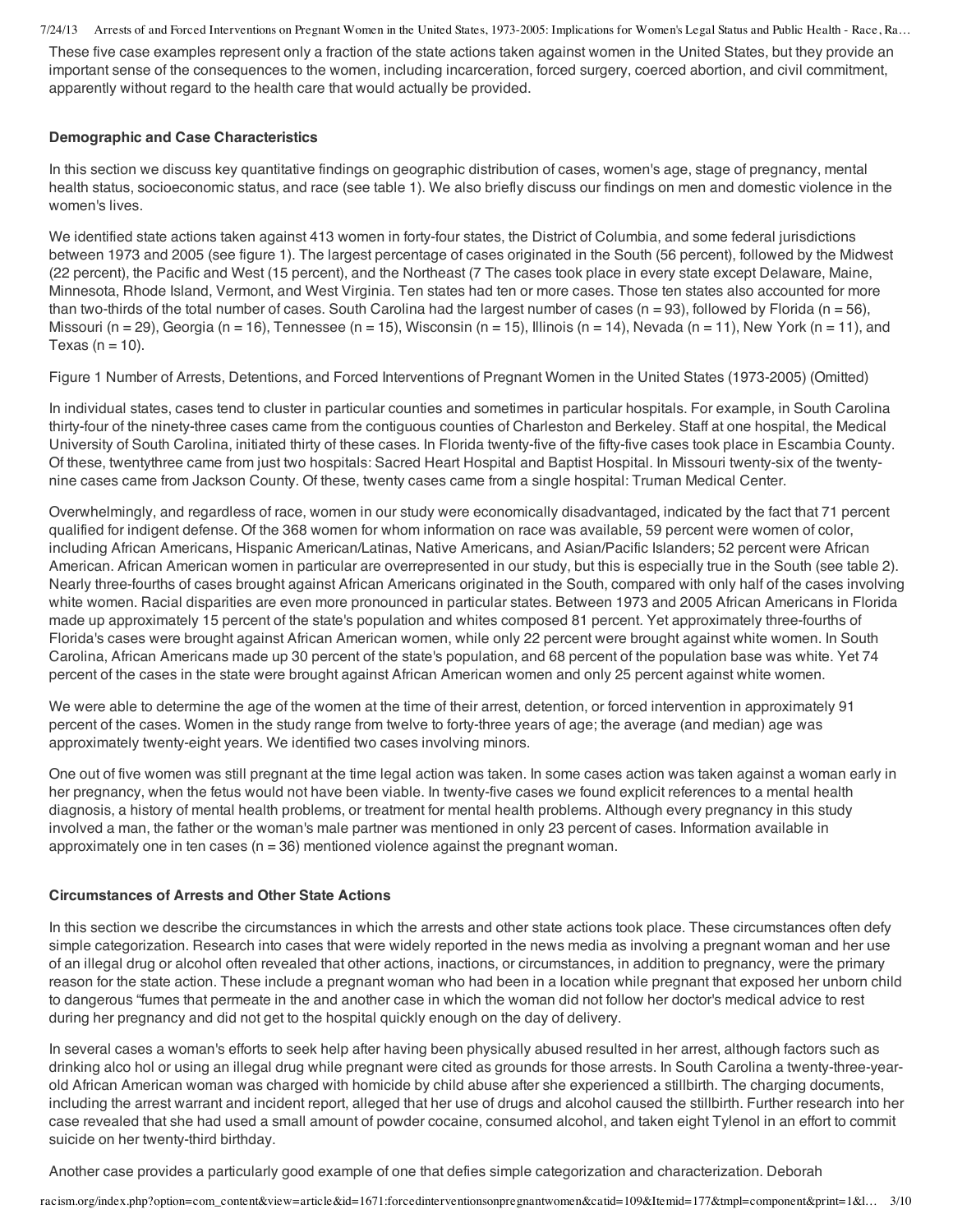Zimmerman, a thirty-four-year-old white woman from Franksville, Wisconsin, had been drinking alcohol and was allegedly intoxicated when she was brought to St. Luke's Hospital two days before she was scheduled to deliver her baby. Declining a "biophysical profile" at a prenatal care appointment a week earlier, as well as drinking alcohol and smoking cigarettes while pregnant, all legal activities, were mentioned in the criminal complaint describing the grounds for her arrest on charges of attempted first-degree intentional homicide and first-degree reckless.injury. The case received widespread national attention, focusing on Zimmerman's alcohol use and the claim that she wanted to "kill" her unborn child through her use of alcohol. A review of the case reveals something unreported in the media: medical staff decided to contact the police and characterize her as a criminal only after she refused to consent to fetal monitoring and cesarean surgery.

According to the criminal complaint, "Once at St. Luke's Hospital, Deborah Zimmerman was combative and refused monitoring and Although Zimmerman "kept talking about a gentleman and how he was abusing her," neither the nurses nor the doctors apparently saw this information as bearing on why Zimmerman might object to being touched by the strangers who made up the medical staff (Terry Eventually, however, staff performed an ultrasound on Zimmerman. Based on their interpretation of the results, medical staff believed that cesarean sur gery was necessary because of "fetal intolerance to labor and suspected intra-uterine growth retardation."According to testimony from a surgical technician in the labor and delivery unit, Zimmerman refused to consent to the surgery:

Q. What did you and the hospital personnel do as a result of her refusal to consent to the C-section?

A. Well, I was assisting the RN ... and as I recall when we said we, we told her she needed a C-section, she said no one is doing this fing thing to me and I don't want to be here. Like I said, she did threaten to leave quite a bit, got up out of bed a few times. We then realized we had to do something, so we consulted the physician again and our nurse supervisor, who then decided to call in the police after [Zimmerman] had made a statement to me.

Q. What sort of statement did she make?

A. ... I was in the room alone with her, trying to talk to her, explained to her the situation, that she needed a lot of help here, that she had to cooperate, it wasn't just for her health, it was for the baby's health, and she had said if--at this time there was talk about that she might not be staying and, I recall her saying to me, if you don't keep me here, I'm going to go home and keep drinking and drink myself to death and I'm going to kill this thing because I don't want it anyways.

The first half of this hearsay statement has been interpreted by some as an explicit suicide threat made in the presence of doctors and nurses--one that generated no psychiatric consultation, evaluation, or treatment (Armstrong 2003: 2). The second half of the statement became the excuse for the arrest and the subject of national news. The fact that her refusal of cesarean surgery prompted the idea to call the police did not make the news at all.

The difficulty of categorization notwithstanding, we found that the majority of cases identified in this study focused on women who became pregnant, sought to continue to term, and were believed to have used one or more illegal drugs, with cocaine most often identified as one of them. Eighty-four percent ( $n = 348$ ) of cases involved an allegation that the woman, in addition to continuing her pregnancy, had used an illegal drug. Two hundred and eighty-two cases identified cocaine as one of the drugs being used, 51 identified methamphetamine or amphetamines, 23 mentioned heroin or another opiate, and 43 identified marijuana. In 6 cases marijuana was the only illegal drug mentioned.

More than half the 348 cases (n = 177) in which a woman was identified as having used an illegal drug also specifically referred to other factors, in addition to the pregnancy, as part of the rationale or circumstances justifying the arrest or detention. Regardless of whether there was a drug-related allegation, refusal to follow treatment orders was identified as part of the justification for the arrest, detention, or forced medical intervention in nearly one in five cases. In 41 cases alcohol was mentioned. Lack of prenatal care was identified as a factor in 68 cases. The fact that the woman smoked cigarettes was mentioned in 12 cases.

Other factors explicitly described in arrest warrants and other legal documents justifying state intervention in cases that also involved an allegation of drug use included the fact that the pregnant woman had a sexually transmitted infection, was HIV positive, or gave birth at home or in another setting outside a hospital. In one case the state indicated that it would use the fact that the woman had refused offers of voluntary sterilization in support of its prosecution. In numerous cases the fact that a pregnant woman had other children, some of whom were identified as having been exposed to alcohol or another drug, was referenced as part of law enforcement officials' explanation for the arrest (Rizzo 2002; Murphy

Sixteen percent of the cases (n = 65) involved no allegation that the woman had used an illegal, criminalized drug. These include cases in which women were deprived of their liberty based on claims that they had not obtained prenatal care, had mental illness, or had gestational diabetes, or because they had suffered a pregnancy loss. In fifteen of these cases alcohol was the only drug mentioned. Thirty of these cases involved efforts to force women to submit without consent to medical interventions. These forced interventions included pregnant women who had diabetes or sought to have a vaginal birth and refused to undergo cesarean surgery or other surgical intervention, those who refused to submit to a blood transfusion, and one who refused to allow a public health nurse who had been appointed as a guardian ad litem for the fetus to monitor the pregnancy, "check on the welfare of the unborn and provide any medical services that the nurse deemed necessary (Sealey

In eight cases pregnant women were alleged to have self-induced an abortion that the state claimed violated the state's abortion laws. In two cases state action was used to detain women who expressed an intention to have an abortion, and in one of those the woman's incarceration prevented her from having an abortion.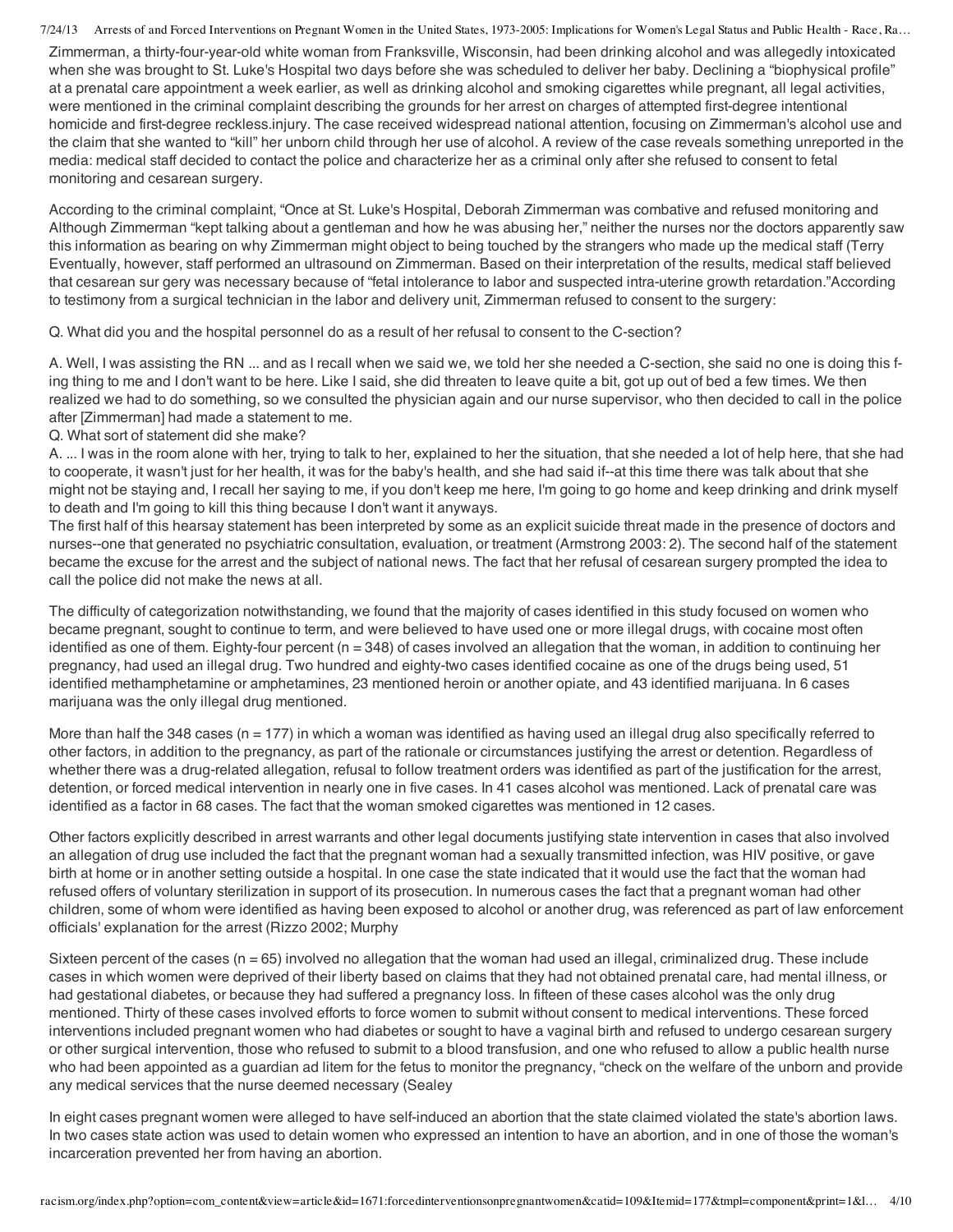Although deprivations of women's liberty are often justified as mechanisms for protecting children from harm, we found that in a majority of cases the arrest or other action taken was not dependent on evidence of actual harm to the fetus or newborn. As noted earlier, in two out of three cases no adverse pregnancy outcome was reported. In many cases criminal charges rested on the claim that there was a risk of harm or a positive drug test but no actual evidence of harm. Similarly, in numerous cases where court orders were sought to force medical interventions, a risk of harm was identified that did not materialize.

In cases where a harm was alleged (e.g., a stillbirth), we found numerous instances in which cases proceeded without any evidence, much less scientific evidence, establishing a causal link between the harm and the pregnant woman's alleged action or inaction. In other cases we found that courts failed to act as judicial gatekeepers to ensure, as they are required to do, that medical and scientific claims are in fact supported by expert testimony based on valid and reliable scientific evidence (Neufeld 2005; Paltrow and Jack 2010).

The lack of scientific evidence was especially clear in the Geralyn Susan Grubbs case. Grubbs, a twenty-three-year-old white woman, gave birth to a son in Alaska. Two weeks after birth, the baby died unexpectedly. The state asserted that Grubbs's use of cocaine while pregnant caused her son's death and charged her with manslaughter as well as two drug-related offenses. Facing a potential thirtyyear sentence, Grubbs accepted a plea bargain to the lesser charge of criminally negligent homicide. Grubbs's conviction and sentence remained in full force even though, in response to a separate civil suit, the state admitted that it had since discovered that the autopsy, which had formed the basis of Grubbs's conviction, was erroneous and that cocaine was not the cause of the infant's death.

In re Unborn Child of Starks provides a clear example of a judicial proceeding in which witnesses were allowed to express opinions about medical and scientific facts even though they were not qualified to do so. Julie Starks, a twenty-five-year-old white pregnant woman in Oklahoma, was arrested in a trailer that was allegedly being used, or that had once been used, to manufacture methamphetamine. In addition to arresting Starks and charging her with manufacturing methamphetamine, the state began proceedings in the Rogers County juvenile court to declare her unborn child "deprived" (in danger due to parental neglect, abuse, cruelty, or depravity). The juvenile court took emergency custody of Starks's fetus and also raised her bond from the \$25,000 set by the criminal court to \$200,000, with the added condition that if Starks posted bond she would be placed in a foster home until she gave birth. While incarcerated in the county jail, Starks experienced dehydration and premature labor, developed urinary tract infections and sinus problems, and lost twelve pounds. She spent more than a month in jail before the Oklahoma Supreme Court ruled that the juvenile court judge's order raising Starks's bond to \$200,000 was "an unauthorized application of judicial

The lower court, however, continued its emergency order, giving custody of Starks's fetus to the Oklahoma Department of Human Services. A jury trial in the juvenile court went forward to determine if the fetus was "deprived" under the state's Children's Code. The state alleged that Starks had placed "the unborn child at risk of injury, serious bodily injury, with defects or death."Because there was no evidence to support the state's claim that Starks was using any illegal drugs while pregnant, the case focused on the argument that while pregnant, she had "inhaled" dangerous chemicals allegedly used in the manufacture of methamphetamine. The state was allowed to rely on testimony from local law enforcement officials to support this claim. For example, a police sergeant agreed with the prosecutor that he did not "need a medical degree" to testify that a pregnant woman should not have been in the environment in which they found her. The prosecutor argued that it did "not take a rocket scientist, so to speak, to figure out that these kinds of chemicals would be harmful to not only the mother but the unborn child," and was allowed to make this claim without any scientific experts at all. The jury reached a verdict, later overturned, that the fetus, while still inside Starks, had been "deprived."

# **Criminal Charges and Other Efforts to Deprive Pregnant Women of Their Liberty**

Overwhelmingly, the deprivations of liberty described here occurred in spite of a lack of legislative authority, in defiance of numerous and significant appellate court decisions dismissing or overturning such actions, and contrary to the extraordinary consensus by public health organizations, medical groups, and experts that such actions undermine rather than further maternal, fetal, and child health (American College of Obstetricians and Gynecologists 1987, 2005, 2011; National Perinatal Association 2011; American Psychiatric Association 2001; American Nurses Association 1991; American Academy of Pediatrics 1990; Cole 1990; March of Dimes 1990; National Council on Alcoholism and Drug Dependence 1990). The American Medical Association, the American Academy of Pediatrics, and the American College of Obstetricians and Gynecologists, for example, have concluded that threats of arrest and punishment deter women from care and from speaking openly with their doctors (Cole 1990; American Academy of Pediatrics Committee on Substance Abuse 1990). The American Medical Association statement also notes that such threats could pressure some women to have unwanted abortions rather than risk being subject to criminal penalties.

Due in part, no doubt, to the strong public health opposition to such measures, no state legislature has ever passed a law making it a crime for a woman to go to term in spite of a drug problem, nor has any state passed a law that would make women liable for the outcome of their pregnancies (Paltrow, Cohen, and Carey 2000; National Abandoned Infants Assistance Resource Center 2008; Guttmacher Institute 2012a). Similarly, no state legislature has amended its criminal laws to make its child abuse laws applicable to pregnant women in relationship to the eggs, embryos, or fetuses that women carry, nurture, and sustain. No state has rewritten its drug delivery or distribution laws to apply to the transfer of drugs through the umbilical cord. To date no state has adopted a personhood measure, and no law exists at the state or federal level that generally exempts pregnant women from the full protection afforded by federal and state constitutions. In 1997, as a result of a judicial ruling (not legislation), South Carolina became the only state during the time period covered by our study (1973-2005) to authorize the prosecution of pregnant women.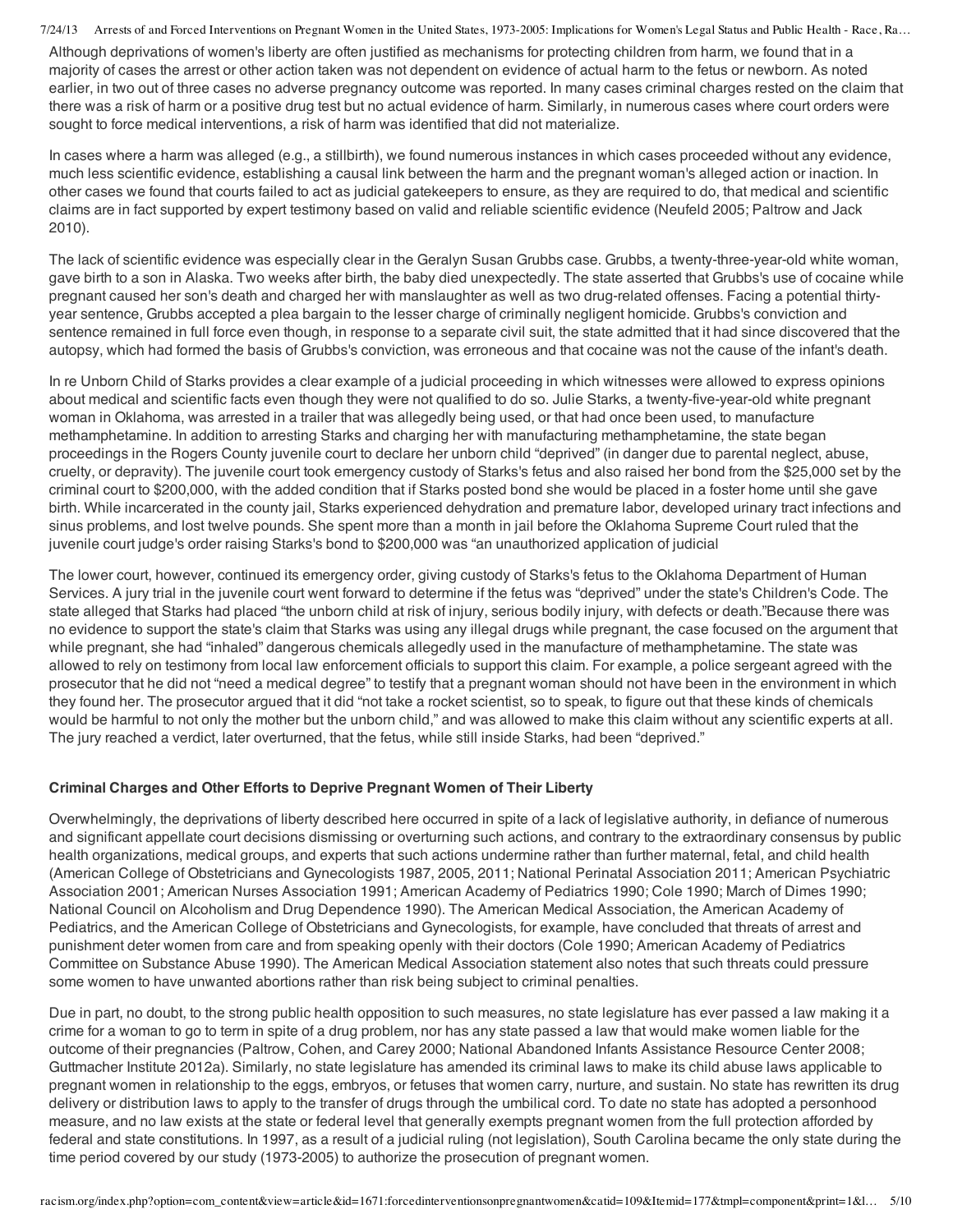Nevertheless, our study documents hundreds of arrests or equivalent deprivations of liberty, with the majority relying on interpretations and applications of criminal laws that were never intended to be used to punish women in relationship to their own pregnancies. In 86 percent of the cases (n = 354), the efforts to deprive pregnant women of their liberty occurred through the use of existing criminal statutes intended for other purposes (see table 1). In those cases the charges most frequently filed were child abuse or child endangerment ( $n = 204$ ).

Sixty-eight cases involved women who experienced miscarriage, stillbirth, or infant death. In all but six cases, prosecutors attributed the loss entirely to actions or inactions that occurred during the woman's pregnancy. In forty-eight of those cases, women were charged under variations of the state's homicide laws, including such crimes as feticide, manslaughter, reckless homicide, homicide by child abuse, and firstdegree murder. In four cases in which a woman's actions were described as inducing a self-abortion, she was also charged under murder or manslaughter statutes.

Some of those statutes did not require any intent to end the pregnancy. For example, Regina McKnight, the African American woman from South Carolina discussed above, was convicted of homicide by child abuse even though all parties in the action, including the state, agreed that she had no intention of ending the pregnancy.

The vast majority of women (n = 295) were charged with felonies, which are offenses punishable by more than one year of incarceration. African American women were significantly more likely than white women to be charged with felonies (see table 2). Eighty-five percent of African American women were charged with felonies, compared with 71 percent of white women.

# **Identifying the Underlying Legal Theory**

As discussed above, appellate courts have overwhelmingly rejected efforts to use existing criminal and civil laws intended for other purposes (e.g., to protect children) as the basis for arresting, detaining, or forcing interventions on pregnant women (Fentiman 2006). Given the lack of specific legislative authority, we sought to determine what legal theory was offered. In virtually every case in which we could identify the underlying legal theory, we found it to be the same as that asserted by proponents of personhood measures: namely, that the fertilized egg, embryo, or fetus should be treated as if it were completely legally separate from the pregnant woman herself. Prosecutors, judges, and hospital counsel argued that the legal authority for their actions came directly or indirectly from feticide statutes that treat the unborn as legally separate from pregnant women, state abortion laws that include language similar to personhood measures, and Roe v. Wade, misrepresented as holding that fetuses, after viability, may be treated as separate persons.

Today, thirty-eight states and the federal government have passed feticide or unborn victims of violence acts or amended their murder statutes to include the unborn (National Conference of State Legislators Such laws make it a crime to cause harm to a "child in utero" and recognize everything from a zygote to a fetus as an independent "victim," with legal rights distinct from the woman who has been harmed. These laws are generally passed in the wake of a violent attack on a pregnant woman and, as in Texas, are described as creating "a wall of protection for pregnant women and their unborn children" (Hupp 2003; emphasis added). These laws, however, have also been used to provide the purported authority for arresting pregnant women themselves.

As cases documented in this study demonstrate, women in California, Georgia, Tennessee, South Carolina, and Utah who suffered stillbirths or delivered babies who died shortly after birth have been charged directly under state feticide laws. In Utah a feticide law was used as the basis for arresting and charging Melissa Rowland. Rowland gave birth to twins, one of whom was stillborn. Rowland was arrested on charges of criminal homicide, a first-degree felony, based on the claim that she had caused the stillbirth by refusing to have cesarean surgery two weeks earlier. A spokesman for the Salt Lake County district attorney's office explained the homicide charge this way: "The decision came down to whether the dead child--a viable, if unborn, being as defined by Utah law--died as a result of another person's action or failure to take action. That judgment ... is required by Utah's feticide law, which was amended in 2002 to protect the fetus from the moment of conception" (Johnson 2004).

Even when women are not charged directly under feticide laws, such laws are used to support the argument that generally worded murder statutes, child endangerment laws, drug delivery laws, and other laws should be interpreted to permit the arrest and prosecution of pregnant women in relationship to the embryos or fetuses they carry.

Texas's feticide law (SB 319), enacted as the Prenatal Protection Act, was used in precisely this way. As the Austin Chronicle reported, "The bill passed, was signed into law by Gov. Rick Perry, and took effect on Sept. 1, 2003. A mere three weeks later, 47th District Attorney Rebecca King (prosecuting in Potter and Armstrong counties) penned a letter to 'All Physicians Practicing in Potter County'--Amarillo--informing them that under SB 319 'it is now a legal requirement for anyone to report a pregnant woman who is using or has used illegal narcotics during her pregnancy"' (Smith 2004).

Rather than refuse this demand from the district attorney, health care providers complied. As a result, more than fifty Potter County women were reported, charged with crimes, and in many cases incarcerated (Thomas 2006). Some of these arrests were challenged. In 2006, a Texas Court of Appeals finally held that the Prenatal Protection Act did not authorize the arrests. In spite of this decision, however, some of the women were incarcerated for years while their cases worked their way through the court system.

Antiabortion statutes that include statements of separate rights for the unborn, similar to those asserted by personhood measures, are also routinely used to justify arrests, detentions, and forced surgeries on women who had no intention of ending a pregnancy. For example, the 1986 Missouri Abortion Act includes a preamble stating that life begins at conception and that "the laws of this state shall

racism.org/index.php?option=com\_content&view=article&id=1671:forcedinterventionsonpregnantwomen&catid=109&Itemid=177&tmpl=component&print=1&l… 6/10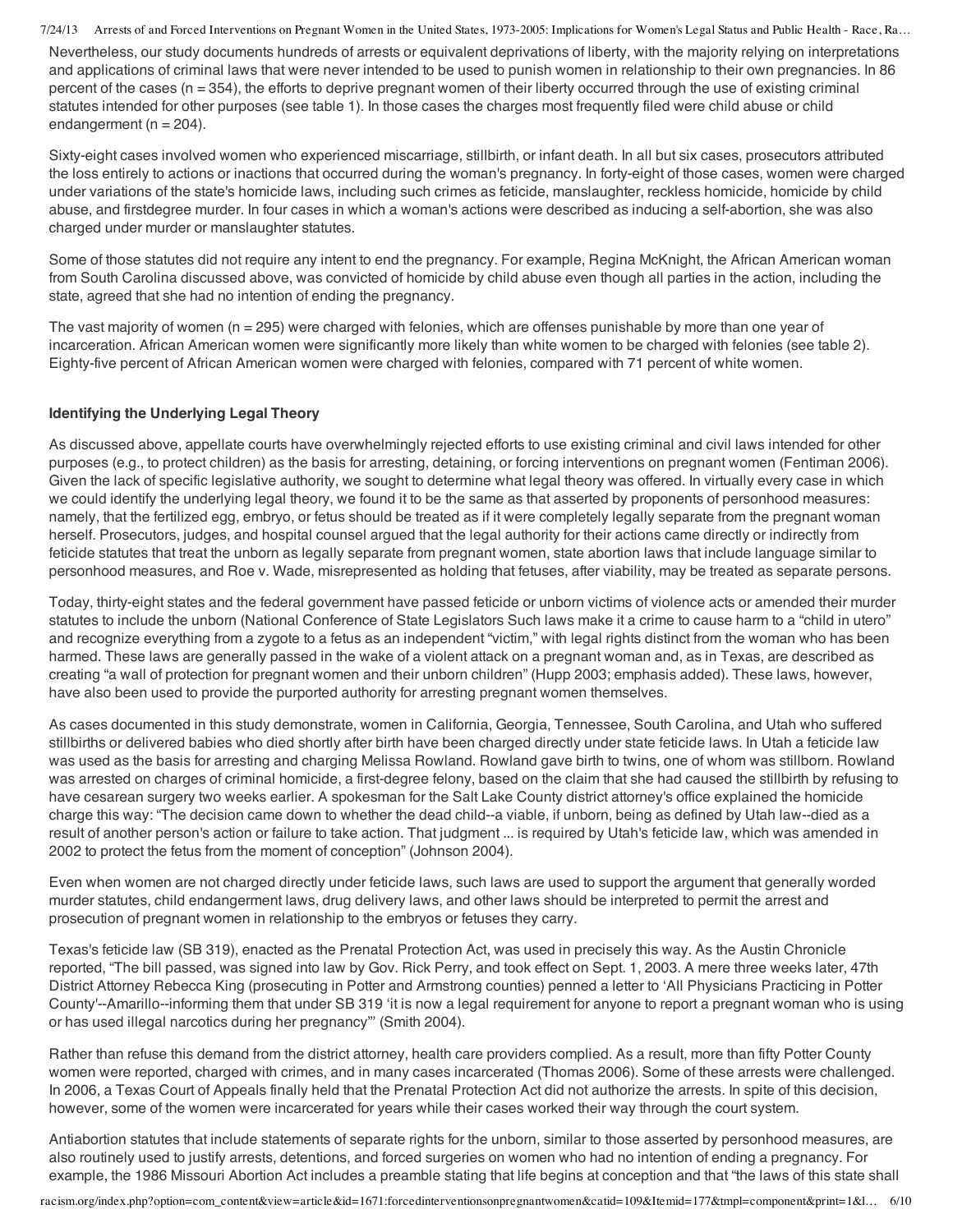be interpreted and construed to acknowledge on behalf of the unborn child at every stage of development, all the rights, privileges, and immunities available to other persons, citizens, and residents of this Although the statute contains an explicit provision protecting pregnant women from punishment, Missouri prosecutors have used the law to justify the arrests of scores of pregnant women, including one who admitted to using marijuana once while she was pregnant and another who drank alcohol. An Illinois abortion law stating that "an unborn child is a human being from the time of conception and is, therefore, a legal person for the purposes of the unborn child's right to life" was cited as authority for forcibly restraining, overpowering, and sedating a pregnant woman in order to carry out a blood transfusion she had refused.

In Roe v. Wade, the US Supreme Court explicitly rejected the claim that fetuses, even after attaining viability, are separate legal persons with rights independent of the pregnant women who carry, nurture, and sustain them. Still, consistent with the goals of personhood measures, prosecutors, hospital attorneys, and judges frequently misrepresent the decision to stand for the opposite meaning (Gallagher 1987). They claim that Roe instead establishes that viable fetuses must be treated as legal persons fully separate from the pregnant woman. This misstatement of Roe's actual holding has been used in numerous cases as authority for depriving pregnant women of their liberty.

A Massachusetts trial-level court relied on this distortion of Roe when it ordered Rebecca Corneau, a thirty-two-year-old white woman, imprisoned so the state could force her to undergo medical examinations over her religious objections. In Pennsylvania a hospital sought a court order to force Amber Marlowe, a twenty-five-year-old white woman, to undergo cesarean surgery. Counsel for the hospital cited Roe for the proposition that "Baby Doe, a full term viable fetus, has certain rights, including the right to have decisions made for it, independent of its parents, regarding its health and The court granted the order, awarding the hospital custody of a fetus before, during, and after delivery and giving the hospital the right to force Marlowe to undergo cesarean surgery without her consent. In Florida Roe was misused as authority for taking Pemberton, the Florida woman discussed above who attempted a VBAC, into police custody and forcing her to undergo cesarean surgery. As a trial-level federal court asserted, "Whatever the scope of Pemberton's personal constitutional rights in this situation, they clearly did not outweigh the interests of the State of Florida in preserving the life of the unborn child .... This is confirmed by Roe v.

In other words, where prosecutors, judges, and other state actors have articulated legal arguments for depriving pregnant women of their liberty, they are the same as those made in support of personhood measures; both rely on the idea that state actors should be empowered to treat fertilized eggs, embryos, and fetuses as completely, legally separate from the pregnant women.

# **Interventions in Health Care Settings and the Role of Medical Professionals**

In this section we discuss findings indicating that some medical and public health professionals have worked with law enforcement and other state officials to deprive pregnant women of their liberty. Although it is often presumed that medical information is confidential and rigorously protected by constitutional and statutory privacy protections as well as principles of medical ethics, cases we have identified challenge that assumption. Similarly, the results of those disclosures, including bedside interrogations by police and other state authorities, likely contradict most medical patients' expectations of privacy and humane treatment.

We note that state and federal law is extremely variable in terms of when and whether health care providers may be required to report information to civil child welfare authorities that would reveal evidence of a pregnant woman's drug or alcohol use or abuse (Paltrow, Cohen, and Carey 2000; Ondersma, Malcoe, and Simpson 2001). These laws also sometimes fail to define what must be reported (i.e., the term "drug-affected" newborn in the federal law addressing this issue is not defined) (Weber 2007). Mandated reporting and civil child welfare responses deserve more attention than can be provided here. Instead, we focus on our findings indicating a wide variety of disclosures, some of which are clearly prohibited by law and all of which challenge the idea that medical and public health approaches are distinct from law enforcement approaches addressing drug use and maternal, fetal, and child health issues (Gomez 1997).

In two-thirds of the cases ( $n = 276$ ), we were able to identify the mechanism by which the case came to the attention of police, prosecutors, and courts. In 112 cases, the disclosure of information that led to the arrest, detention, or forced intervention was made by health care, drug treatment, or social work professionals, including doctors, nurses, midwives, hospital social workers, hospital administrators, and drug treatment counselors (Dube 1998). In at least 47 cases, health care and hospital-based social work professionals disclosed confidential information about pregnant women to child welfare or social service authorities, who in turn reported the case to the police.

Hospital-based health care providers and social workers appear more likely to disclose information about patients of color (see table 2). In 240 cases, both race and reporting mechanism were known. Nearly half (48 percent) of African American women were reported to the police by health care providers, compared to less than one-third (27 percent) of white women. White women, by contrast, were far more likely (45 percent) to have their cases come to the attention of the police through other mechanisms, such as reports by a probation or parole officer, an arrest unrelated to pregnancy, or a report from a boyfriend or family member.

Far from being a bulwark against outside intrusion and protecting patient privacy and confidentiality, we find that health care and other "helping" professionals are sometimes the people gathering information from pregnant women and new mothers and disclosing it to police, prosecutors, and court officials. In some cases hospital medical staff have specifically collaborated with police and prosecutors to develop a coordinated system of searching pregnant women for evidence of illegal drug use, reporting women who test positive to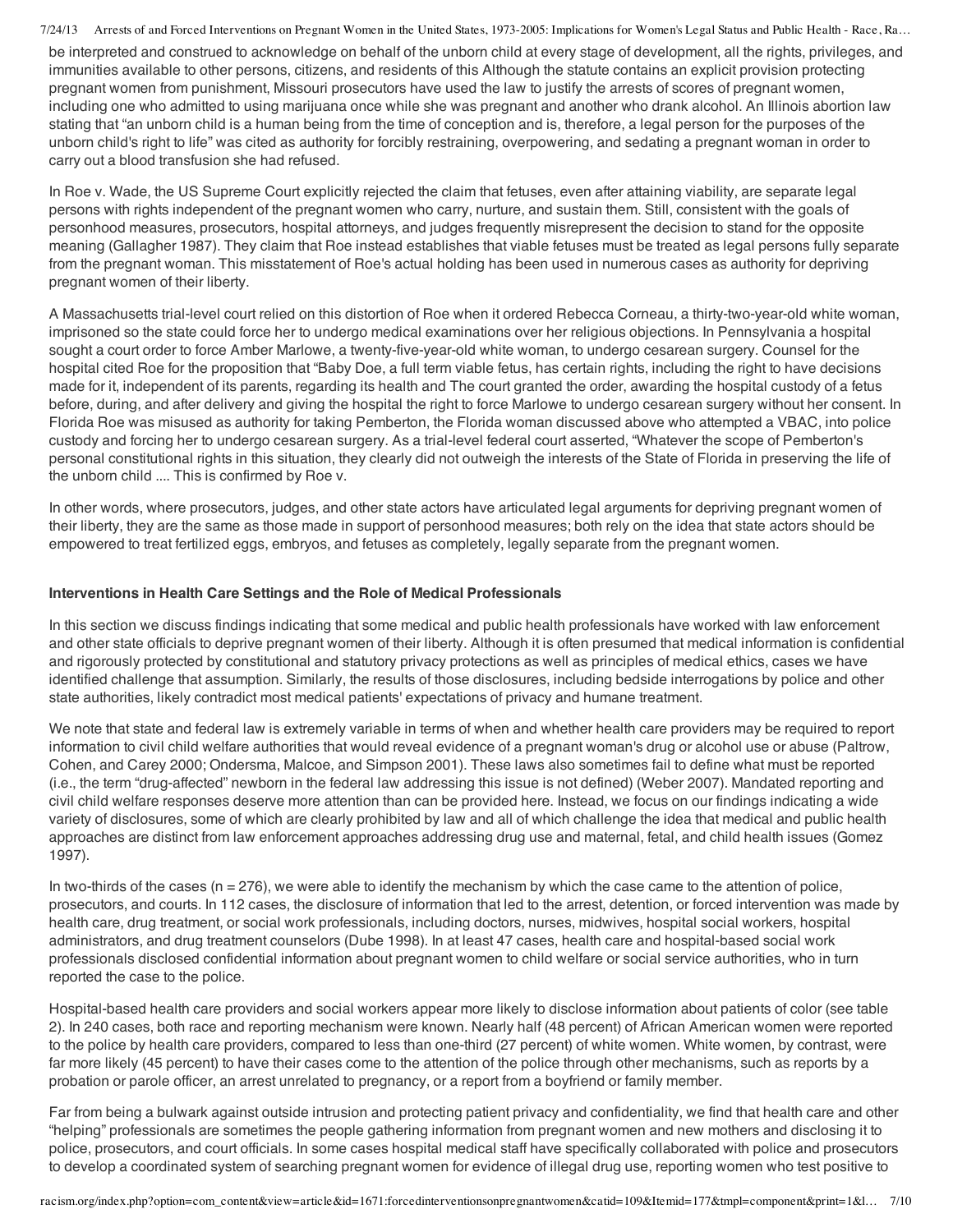the police, and helping the police carry out arrests of the hospitalized women. In Ferguson v. City of Charleston, the US Supreme Court held that such collaboration violated a patient's Fourth Amendment constitutional rights to privacy. Ferguson also held that medical staff who collect and disclose patient information in order to advance law enforcement purposes may be held liable for damages. Nevertheless, as our earlier discussion of cases from Amarillo, Texas, demonstrates, collection of patient information for law enforcement purposes has occurred since Ferguson.

Our research also revealed that in some cases making a report to child welfare authorities was no different than making a report directly to law enforcement officials. For example, as part of a long-standing partner ship among social workers, local police, and the Maryland state attorney's office, medical personnel at Easton Memorial Hospital reported positive drug test results of new mothers or their newborns to the Talbot County Department of Social Services, which in turn, and by agreement, passed that information on to the police. In Tennessee, Anita Gail Watkins, a forty-three-year-old African American woman, was reported to the Department of Human Services (DHS) after she confided in her doctor that she had used cocaine before the birth of her son. A doctor at the hospital explained that "our goal from a medical standpoint is the best outcome for the infant. When there is evidence of drug use, we notify DHS. Where the trail goes from there is not up to us."The disclosure to DHS led to a Clarksville Police Department detective, who arrested Watkins and charged her with the crime of reckless endangerment (Crosby

Disclosures of patient information to law enforcement authorities, whether directly from health care providers or conveyed through child welfare agencies, have resulted in bedside interrogations that are reminiscent of the days before Roe when women suspected of having illegal abortions were subjected to humiliating police questioning about intimate details of their lives while lying, and sometimes dying, in their hospital beds (Reagan 1998). For example, Sally Hughes DeJesus, a twenty-eight-year-old white woman from North Carolina, experienced a relapse and used cocaine after eleven months of abstinence. She told her midwife what had happened, reporting that "I told her I needed help .... I was afraid for my baby" (Beiser 2000). According to a news story, the midwife told the hospital where DeJesus was having the baby about her drug use. When the doctors there performed a drug test on the healthy newborn and found that it had been exposed prenatally to cocaine, they called the police. Following this report, "As DeJesus lay recuperating in her hospital room in Henderson County, North Carolina, sheriffs marched in to interrogate her" (ibid.). She was then charged with felonious child abuse. Cases in this study reveal that women who had recently given birth, suffered a stillbirth, or were believed to have self-induced an abortion were subjected to bedside interrogations. Women have been interrogated while still experiencing the effects of sedatives given during cesarean surgery. In one case, police were called so quickly that they were present when the woman was informed she had lost the pregnancy. The detective who interrogated the bereaved woman in that case asked, among other things, "Did you do everything in your power to ensure that you'd have a healthy

In many cases, hospital staff disclosed information to police and prosecutors despite principles of patient confidentiality and apparently without any court order or other legal authority requiring them to do so. Such disclosures were clear in the Melissa Rowland case discussed above. The probable cause statement (describing the grounds for the fetal homicide charge) relied extensively on statements made by doctors and nurses who had examined Rowland. The fact that Rowland signed a form acknowledging that she was leaving the hospital against medical advice was used against her. While health care providers at LDS (Latter Day Saints) Hospital freely discussed Rowland's case with the police, the hospital's official spokesperson nevertheless cited "medical privacy" as one of the reasons for declining to comment on the case to the press (Sage 2004).

A Wisconsin obstetrician who was providing twenty-four-year-old Angela M. W. with prenatal care suspected that she was using cocaine or other drugs. When blood tests allegedly confirmed the obstetrician's suspicion, he confronted Angela about her drug use. She then stopped coming in for scheduled appointments, at which point the obstetrician reported her to the Waukesha Department of Health and Human Services (DHHS). Relying on this information, DHHS petitioned the juvenile court for an order directing the Waukesha County Sheriff's Department to take Angela's fetus into protective custody. With the obstetrician's sworn statement against his patient as the sole source of information about the case, the juvenile court appointed a guardian ad litem for Angela's fetus and issued an order requiring that the fetus "be detained ... and transported to Waukesha Memorial Hospital for inpatient treatment and protection."According to the order, "Such detention will by necessity result in the detention of the unborn child's mother, This 1997 Wisconsin case occurred before the state adopted a law specifically permitting the commitment of a pregnant woman who "habitually lacks self-control in the use of alcohol beverages or controlled substances."Notably, however, this law does not mandate that health care providers report their pregnant patients to state authorities (Martino 1998; Quirmbach and Montagne 1998).

The Angela M. W. case illustrates that threats of punitive responses discourage some women from continuing medical care. In the Marlowe case discussed earlier, Marlowe fled the hospital while in active labor rather than submit to unnecessary surgery. She found a hospital that respected her decision making and delivered a healthy baby vaginally. In South Carolina, a thirty-three-year-old biracial woman, Theresa Joseph, was in her first trimester of pregnancy when she was admitted to the Medical University of South Carolina for treatment of a severe foot infection. Because Joseph was pregnant and acknowledged having a drug problem, she was threatened with arrest under the hospital's policy. Joseph responded to the threat by leaving the hospital against medical advice and avoiding both prenatal care and drug treatment for the remainder of her pregnancy. Several other women not only avoided prenatal care and hospital births because they feared child removal or arrest but also delayed seeking, or failed altogether to obtain, medical care for themselves or their newborn babies for the same reasons.

racism.org/index.php?option=com\_content&view=article&id=1671:forcedinterventionsonpregnantwomen&catid=109&Itemid=177&tmpl=component&print=1&l… 8/10 Alma Baker, a thirty-four-year-old white woman in Texas, was arrested on charges of delivering a controlled substance to a minor when her twins were born and tested positive for THC, a chemical compound found in marijuana. Baker squarely addressed how fear of reporting and punishment may have a deterrent effect when she said, "If I would have known that I'd get in trouble for telling my doctor the truth [that she was using cannabis to calm her nausea] I would have either lied or not gone to the doctor" (Gorman 2004).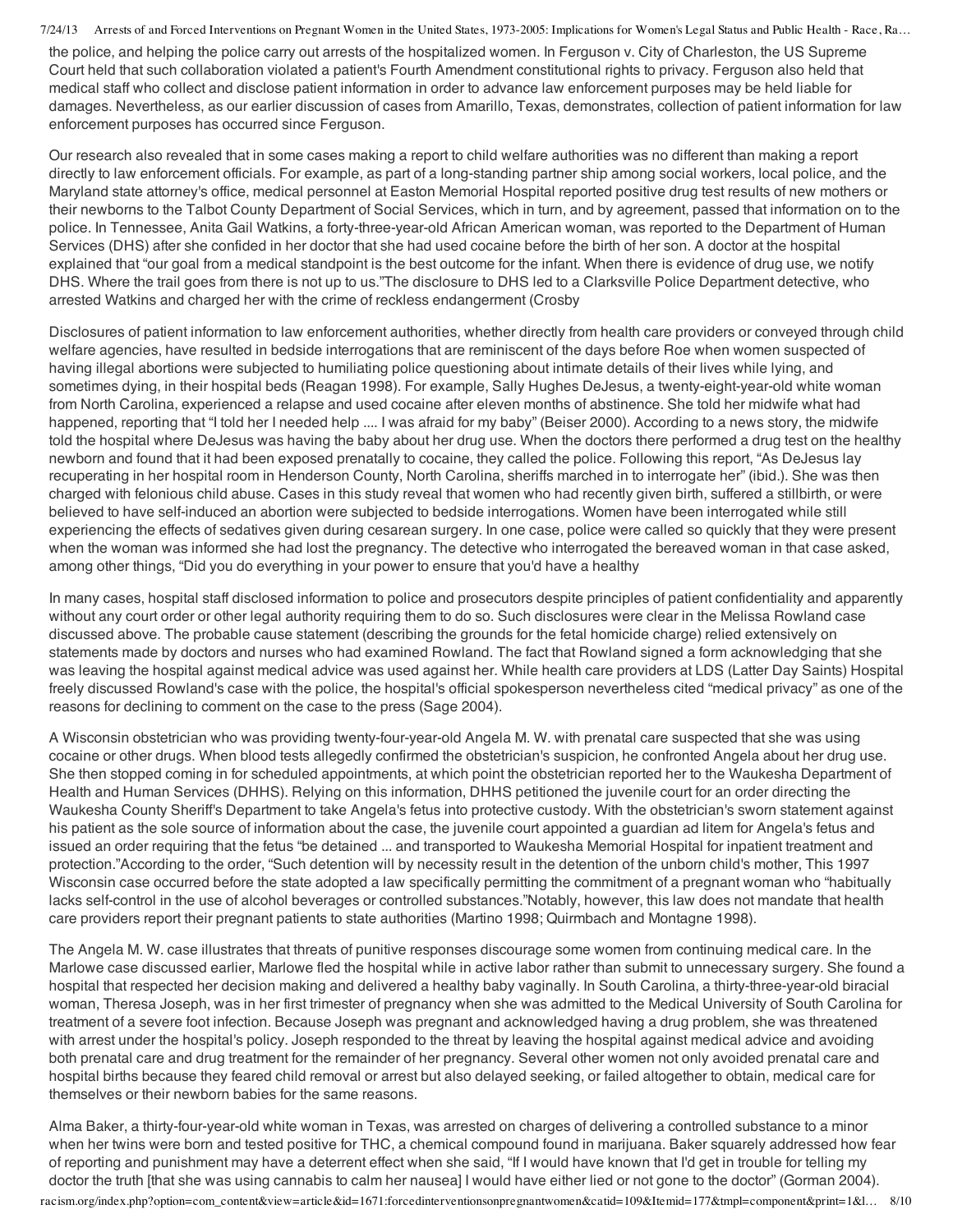Individual health care providers and social workers have in some instances arguably violated ethical standards by breaching privacy and confidentiality, overriding patient decision making, and facilitating the arrest or other punitive detention of a patient (Jos, Marshall, and Perlmutter 1995). To be sure, professional medical, public health, and social work organizations and individuals have also played a vital role in challenging such actions. Our research found that more than 250 professional and advocacy organizations and individual experts have joined one or more amicus curiae (friend of the court) briefs in cases documented in this study. These briefs bring courts' attention to the dangerous impact that arrests, detentions, and forced interventions have on maternal, fetal, and child health (e.g., Abrahamson et al.

#### **Implications**

The hundreds of cases this study documents raise numerous concerns about the health and dignity afforded to pregnant women in the United States. Pregnancy and childbirth continue to carry significant life and health risks (Centers for Disease Control and Prevention [CDC] 2000, 2008; Amnesty International 2010; Save the Children 2010; Raymond and Grimes 2012). In many of the cases, women experienced those risks (often voluntarily undergoing cesarean surgery to bring forth life) only to find that doing so provided the basis for being charged with a crime. Some affidavits in support of the arrest describe giving birth as part of the alleged crime. For example, one affidavit explained that the woman "did willfully and unlawfully give birth to a male In some cases the criminal charges filed and comments made by arresting officers, prosecutors, and judges were explicit in denying dignity to both women and their children. Accordingly, the woman did not give birth to a child but rather to a "victim," a "bastard," or a ""delinquent."

Our findings challenge the notion that arrests and detentions promote maternal, fetal, and child health or provide a path to appropriate treatment. Significantly, detention in health and correctional facilities has not meant that the pregnant women (and their fetuses) received prompt or appropriate prenatal care. Our research into cases claiming that arrests and detentions would ensure that pregnant women were provided with appropriate drug treatment or that only women who had refused treatment would be arrested or prosecuted overwhelmingly found that such claims were untrue. In some cases women were arrested despite the fact that they were voluntarily participating in drug treatment. Our findings also lend support to the medical and public health consensus that punitive approaches undermine maternal, fetal, and child health by deterring women from care and from communicating openly with people who might be able to help them (Roberts and Pies 2011; Roberts and Nuru-Jeter 2010; Jessup et al. 2003; Poland et al. 1993; Gehshan 1993; US General Accounting Office 1990). Cases documenting pregnant women's unwillingness to seek help for themselves, and in some cases for their newborns, provide compelling anecdotal evidence that punitive measures and the legal arguments supporting them will undermine rather than advance state interests in public health.

Our study also challenges the idea that arrests, detentions, and forced interventions of pregnant women are extremely rare and occur only in isolated, exceptional circumstances against a narrowly definable group of women. Quite to the contrary, cases documented in this study make clear that arrests, detentions, and forced interventions have not been limited to pregnant women who use a certain drug or engage in a particular behavior. Our research shows that these state interventions are happening in every region of the country and affect women of all races.

At the same time, disturbing patterns emerge from our data, which show that the majority of cases have included an allegation relating to the use of an illegal drug (overwhelmingly cocaine), that low-income women, especially in some southern states, are particularly vulnerable to these state actions, and that pregnant African American women are significantly more likely to be arrested, reported by hospital staff, and subjected to felony charges.

These findings are consistent with investigative news articles reporting that African Americans are more likely to be subjected to drug testing and reporting (Rotzoll 2001; Anderson 2008); studies finding racial disparities in drug testing and reporting of African American women (Chasnoff, Landress, and Barrett 1990; Ellsworth, Stevens, and D'Angio 2010; Roberts and Nuru-Jeter 2011), and previous research concerning court-ordered interventions (Kolder, Gallagher, and Parsons 1987). They are also consistent with welldocumented racially disproportionate application of criminal laws to African American communities in general and to pregnant African American women in particular (Roberts 1997; Flavin 2009; Alexander 2010; Tonry 2011).

A full discussion of the implications of our research with regard to race, gender, and the war on drugs is beyond the scope of this article. It is important to note, however, that the clear racial disparities identified cannot be explained as the consequences of "colorblind" decisions to exercise state control over pregnant women who use drugs or more specifically those who use cocaine. Although which substances are most likely to be used may vary with population subgroups and geography, rates of drug use and dependency are similar across races (Mathias 1995; Hans 1999; National Institute on Drug Abuse 2003; Substance Abuse and Mental Health Services Administration 2009, 2011; Roberts and Nuru-Jeter 2011).

Moreover, the risks of harm from prenatal exposure to cocaine are not qualitatively different from risks posed by other factors (legal and illegal), and the harms that have been associated with prenatal exposure to cocaine are not easily distinguishable from other contributing and often correlated factors (Zuckerman et al. 1989; Mayes et al. 1992; Little, Wilson, and Jackson 1996; Slotnick 1998; Addis et al. 2001; Chavkin 2001; Lewis et al. 2004; Ackerman, Riggins, and Black 2010). In 2001 the Journal of the American Medical Association published a comprehensive analysis of the developmental consequences of prenatal exposure to cocaine that concluded:

racism.org/index.php?option=com\_content&view=article&id=1671:forcedinterventionsonpregnantwomen&catid=109&Itemid=177&tmpl=component&print=1&l… 9/10 Among children aged 6 years or younger, there is no convincing evidence that prenatal cocaine exposure is associated with developmental toxic effects that are different in severity, scope, or kind from the sequelae of multiple other risk factors. Many findings